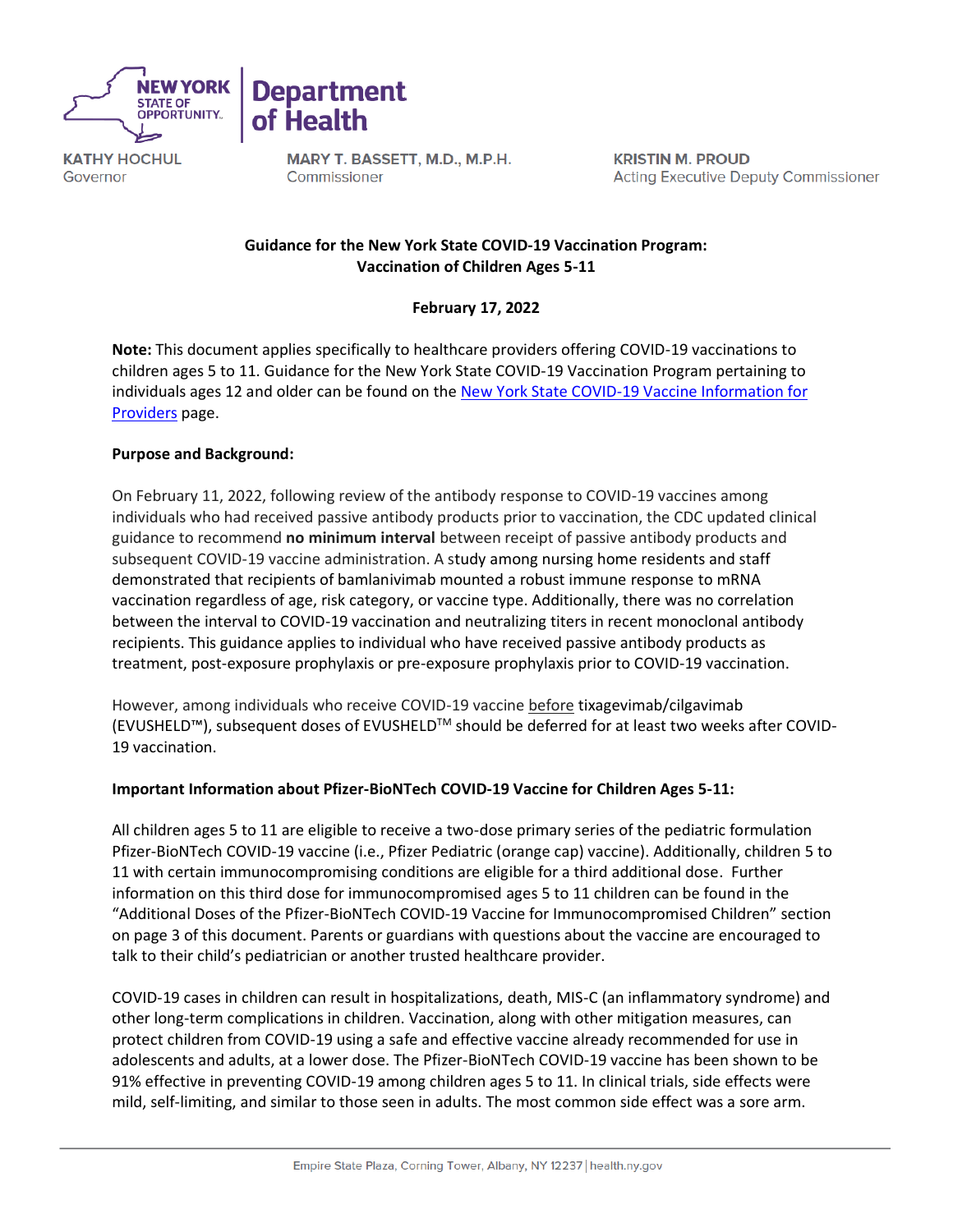In clinical trials, myocarditis and/or pericarditis have occurred rarely in some people following receipt of mRNA COVID-19 vaccines, typically within a few days following receipt of the second dose. This risk is highest in males ages 12-29 years of age. This risk of myocarditis or pericarditis after receipt of an mRNA COVID-19 vaccine is lower than the risk of myocarditis associated with SARS-CoV-2 infection in adolescents and adults. It is important to clearly describe for parents and guardians the risks of side effects from SARS-CoV-2 infection in children, in addition to the rare risks of the vaccine.

**New February 11, 2022:** Myocarditis and pericarditis after receipt of an mRNA vaccine have been added to the precautions for COVID-19 vaccine. If myocarditis or pericarditis occurs after receipt of an mRNA COVID-19 vaccine, the individual generally **should not** receive subsequent doses of COVID-19 vaccine. If after a risk assessment it is decided to administer a subsequent dose of COVID-19 vaccine, the person should wait until after the episode of myocarditis or pericarditis has resolved. Considerations for subsequent COVID-19 vaccine dose may include:

- The myocarditis or pericarditis was considered unrelated to mRNA COVID-19 vaccine (e.g., due to SARS-CoV-2 or other viruses), especially if the episode occurred more than 3 weeks after the most recent dose of COVID-19 vaccine
- Personal risk of severe acute COVID-19
- Level of COVID-19 transmission and person risk of infection
- Timing of any immunomodulatory therapies

The Pfizer Pediatric (orange cap) vaccine may be considered for children ages 5 to 11 with a history of multisystem inflammatory syndrome in children (MIS-C), following careful consideration of risks and benefits. The benefits of COVID-19 vaccination in children and adolescents with a history of MIS-C are likely to outweigh a theoretical risk of an MIS-like illness or the known risks of COVID-19 vaccination for people who meet all of the following criteria; 1) clinical recovery has been achieved, including return to normal cardiac function; 2) it has been ≥ 90 days since their diagnosis of MIS-C; 3) they are in an area of high or substantial community transmission of SARS-CoV-2; 4) onset of MIS-C occurred before any COVID-19 vaccination.

Data from clinical trials in children 5-11 years old indicate that the Pfizer Pediatric (orange cap) vaccine can be given safely to those with evidence of prior SARS-CoV-2 infection. Growing epidemiologic evidence from adults and adolescents indicates that vaccination following infection increases protection from subsequent infections, including in the setting of highly infectious variants such as the Omicron variant.

# **Pfizer-BioNTech COVID-19 vaccine pediatric formulation:**

The Pfizer-BioNTech vaccine for ages 5 to 11 has a different pediatric formulation (10 µg per dose), packaging, preparation, and national drug code (NDC) from the Pfizer-BioNTech COVID-19 vaccine for ages 12 years and older. The Pfizer vaccine formulations for adults and adolescents (purple cap and gray cap; 30 µg per dose) CANNOT be used in children ages 5 to 11 years old. Children ages 5 to 11 years old should receive the age-appropriate vaccine formulation regardless of their size or weight. The vaccine dosage should be based on the child's age on the day of vaccination. If a child turns from 11 to 12 years of age in between their first and second dose in the primary regimen, they may receive, for either dose, either: (1) the Pfizer-BioNTech COVID-19 Vaccine formulation for children aged 5 to 11 years (each 0.2 ml dose containing 10 µg in an orange cap vial); or (2) the Pfizer-BioNTech COVID-19 Vaccine formulation authorized for use in individuals 12 years of age and older (each 0.3 mL dose containing 30 µg in a purple cap or gray cap vial). If they receive the 10 µg dose for their second dose instead of the 30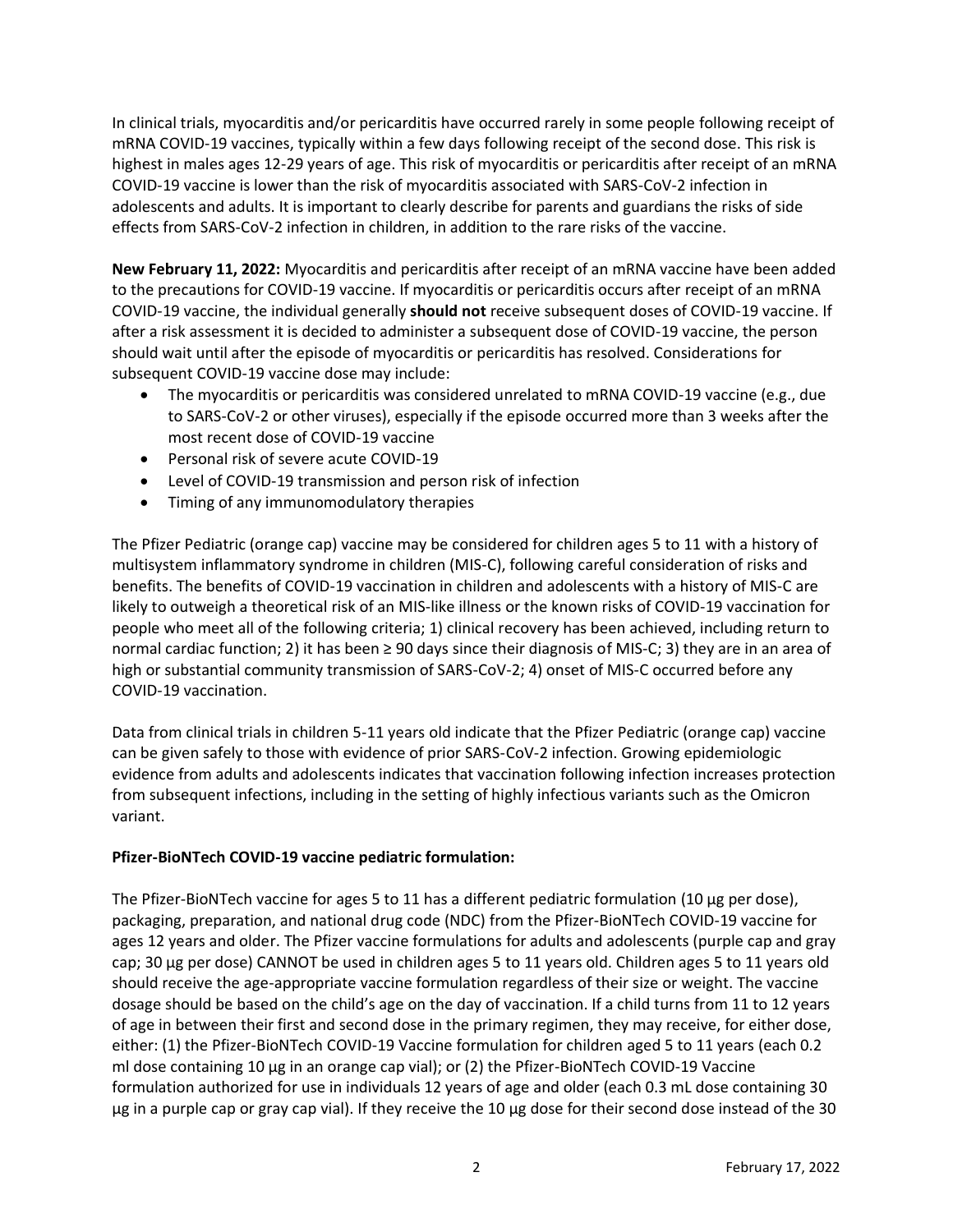µg dose, this is not considered an error, VAERS reporting is not required, and the child is considered fully vaccinated. However, based on clinical judgment, a repeat dose of the 30 µg adult formulation may be administered 21 days after the second pediatric formulation dose was administered.

The packaging configuration of Pfizer Pediatric (orange cap) vaccine is 10-dose vials in cartons of 10 vials each (100 doses total). The product is delivered in a single-use product shipper at -80°C (on dry ice). This shipper is for single use only and CANNOT be used for temporary vaccine storage with dry ice or for vaccine transport. The single-use shipper should be discarded after vaccine is transferred to the appropriate storage unit.

COVID-19 Pfizer pediatric (orange cap) vaccine requires dilution. Reconstitution of the product for use on ages 5 to 11 requires 1.3 mL of diluent, which is a different volume than the adolescent/adult Pfizer 12+ purple cap formulation. The diluent provided with ancillary supplies are 10 mL vials of sterile 0.9% Sodium Chloride. One vial of diluent is provided for each vial of vaccine ordered. While these vials appear to contain sufficient diluent for multiple vials, they must only be used once. Diluent vials are a one-time-use item and should be discarded with the remaining content after each use.

Please note that once a vial is reconstituted, all 10 doses must be used within **12 hours**. Vial labels and cartons may state that a vial should be discarded 6 hours after the first puncture. The information in the Fact Sheet supersedes the number of hours printed on vial labels and cartons.

# **Ordering Instructions:**

Please see the [NYSDOH COVID-19 Vaccine Information for Providers](https://coronavirus.health.ny.gov/covid-19-vaccine-information-providers) page for more information on ordering pediatric Pfizer-BioNTech COVID-19 vaccine in NYSIIS. Providers in New York City should follow instructions from NYC DOHMH and CIR.

# **Additional Doses of the Pfizer-BioNTech COVID-19 Vaccine for Immunocompromised Children:**

On January 4, 2022, following an update to the EUA for the Pfizer-BioNTech COVID-19 Vaccine, the CDC issued recommendations for the [Pfizer-BioNTech](https://www.fda.gov/media/150386/download) COVID-19 vaccine to allow for administration of an additional (i.e. third) dose at least 28 days after completion of the two-dose primary series for certain children who are **moderately or severely immunocompromised** due to a medical condition or receipt of immunosuppressive medications or treatments, consistent wit[h previously-issued recommendations](https://www.cdc.gov/coronavirus/2019-ncov/vaccines/recommendations/immuno.html) for adolescents and adults.

Children eligible for a third additional dose of an mRNA vaccine due to being moderately to severely immunocompromised include:

- Children ages 5 to 11 who received a primary series of Pfizer-BioNTech COVID-19 vaccine at least 28 days prior may receive a 3rd dose of the Pfizer-BioNTech vaccine.
- Children ages 5 to 11 who received a primary series of a [non-FDA authorized or approved](https://extranet.who.int/pqweb/vaccines/vaccinescovid-19-vaccine-eul-issued) COVID-19 vaccine at least 28 days prior may receive a 3rd dose of ONLY the Pfizer vaccine.

Due to the risk of COVID-19 infection in this population, immunocompromised people should continue to be counseled regarding the potential for a reduced immune response after vaccination and the importance of additional protective measures, regardless of the decision to receive an additional dose of the COVID-19 vaccine. Prevention measures include wearing a well-fitting mask, staying six feet apart from others they don't live with, and avoiding crowds and poorly ventilated indoor spaces until advised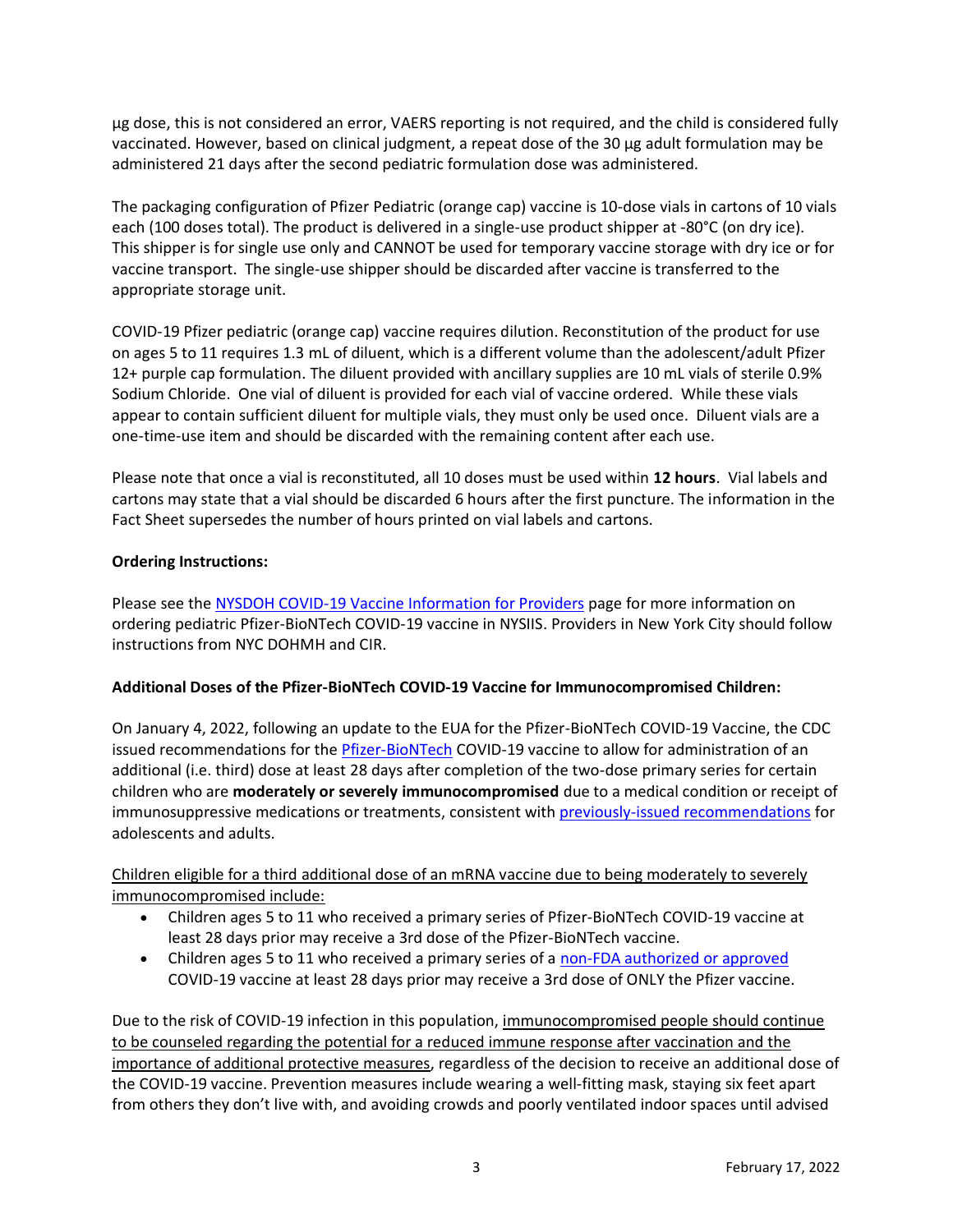otherwise by their healthcare provider particularly in areas of increased transmission. Close contacts of immunocompromised people should be strongly encouraged to be vaccinated against COVID-19.

The EUA amendment for additional doses is not intended for children with chronic conditions such as diabetes or heart disease, for which there might be mild associated immunosuppression, nor for residents of pediatric long-term care facilities who do not otherwise meet the moderate to severe immunocompromised criteria.

Additional information about the level of immune suppression associated with a range of medical conditions and treatments can be found in [general best practices for vaccination of people with altered](https://www.cdc.gov/vaccines/hcp/acip-recs/general-recs/immunocompetence.html)  [immunocompetence,](https://www.cdc.gov/vaccines/hcp/acip-recs/general-recs/immunocompetence.html) th[e CDC Yellow Book,](https://wwwnc.cdc.gov/travel/yellowbook/2020/travelers-with-additional-considerations/immunocompromised-travelers) and the [Infectious Diseases Society of America policy](https://academic.oup.com/cid/article/58/3/e44/336537)  [statement, 2013 IDSA Clinical Practice Guideline for Vaccination of the Immunocompromised Host.](https://academic.oup.com/cid/article/58/3/e44/336537)

Whenever possible, mRNA COVID-19 vaccination doses (including the primary series and an additional dose) should be completed at least two weeks before initiation or resumption of immunosuppressive therapies, but timing of COVID-19 vaccination should take into consideration current or planned immunosuppressive therapies and optimization of both the child's medical condition and response to vaccine.

A child's clinical team is best positioned to determine the degree of immune compromise and appropriate timing of vaccination.

The [utility of serologic testing](https://www.fda.gov/medical-devices/safety-communications/antibody-testing-not-currently-recommended-assess-immunity-after-covid-19-vaccination-fda-safety) or cellular immune testing to assess immune response to vaccination and guide clinical care (e.g., as part of need assessment for an additional dose) has not been established. Serologic testing or cellular immune testing outside of the context of research studies is **not recommended at this time**.

# **Updates to Pfizer-BioNTech Pediatric COVID-19 Vaccine Expiration:**

On December 16, 2021, the FDA approved a shelf-life extension for the Pfizer Pediatric vaccine (Orange cap, ages 5 to 11 year old, diluent required). The approval and updated EUA Fact Sheet may be found at <https://www.fda.gov/media/153714/download> and takes effect immediately. **This extension applies to frozen (ULT) inventories only**.

The date printed on the Pfizer Pediatric (orange cap) vaccine vials indicate the manufacture date and NOT the expiration date. Originally, the expiration date was 6 months from the manufacture date, when stored in ultra-cold freezer temperatures (-90 to -60° C). **The expiration date for Pfizer orange cap vaccine has now been extended to 9 months (while held at ULT frozen.)** Vials may also be stored up to 10 weeks in the refrigerator (2-8° C). **No standard freezer storage is approved for the pediatric formulation.** Once thawed, vials CANNOT be refrozen.

The Fact Sheet for the pediatric orange cap vials provided by the FDA now reads, "regardless of storage conditions, vaccines should not be used after 9 months from the date of manufacture printed on the vial and cartons". Therefore, vaccine must be used by the expiration date, or th[e 10-week beyond use date](https://www.cdc.gov/vaccines/covid-19/info-by-product/pfizer/downloads/Pfizer_PED_BUD-Labels.pdf) for refrigerator storage, whichever comes first. The updated expiry dates for the orange cap vials based on 9 months from the date of manufacture are provided below.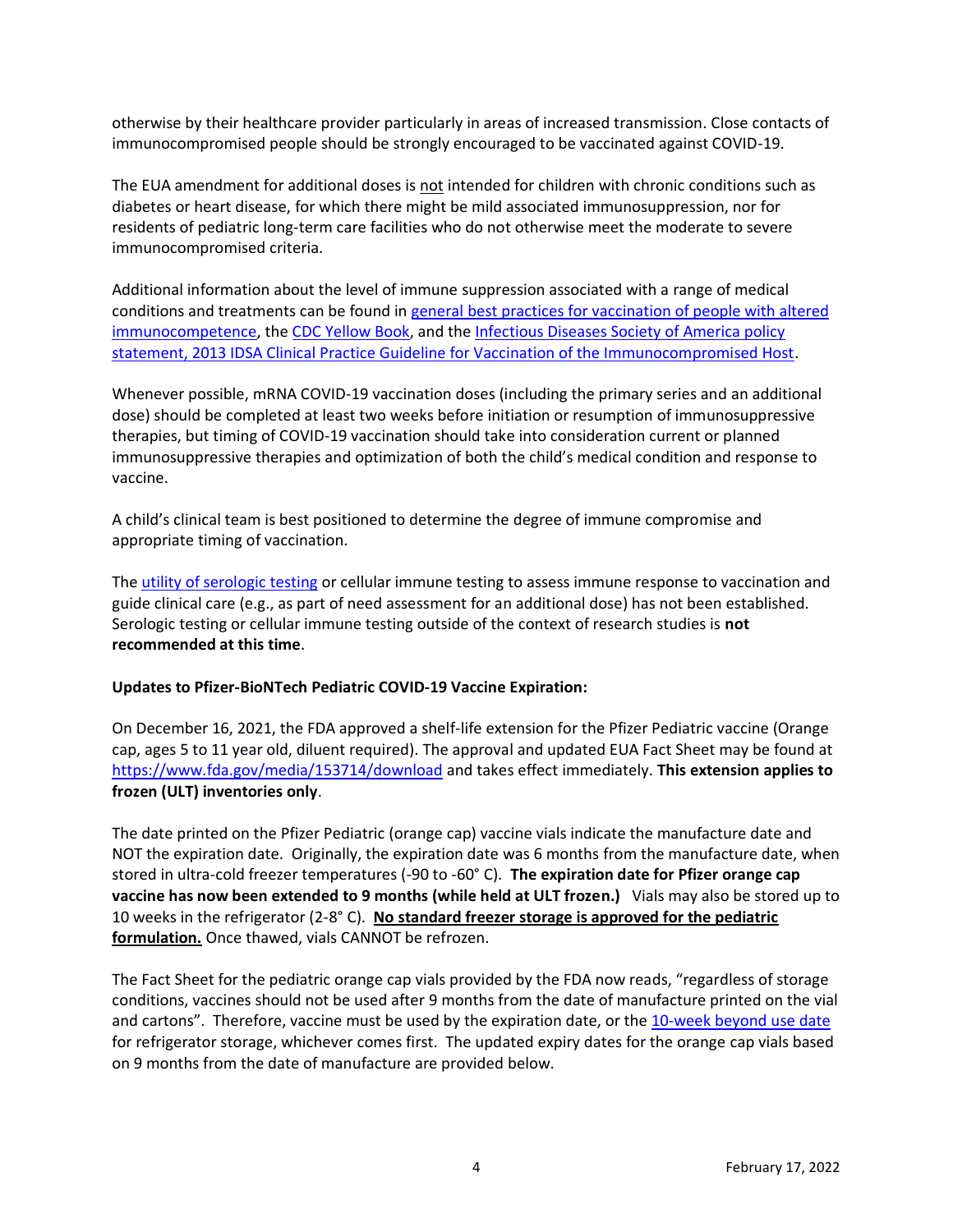| <b>Printed Manufacturing Date</b> | 9-Month Expiry Date* |
|-----------------------------------|----------------------|
| 06/2021                           | Feb. 28, 2022        |
| 07/2021                           | Mar. 31, 2022        |
| 08/2021                           | Apr. 30, 2022        |
| 09/2021                           | May 31, 2022         |
| 10/2021                           | Jun. 30, 2022        |
| 11/2021                           | July. 31, 2022       |
| 12/2021                           | Aug. 31, 2022        |
| 01/2022                           | Sept. 30, 2022       |
| 02/2022                           | Oct. 31, 2022        |

\*Date of expiration always falls on the last day of the month

As noted below, responsible wastage policies remain in effect. Providers should plan to minimize waste to the best of their ability but should not miss the opportunity to vaccinate a willing individual, even if it results in other wasted doses.

# Beyond Use Dates (BUDs):

All vaccines have expiration dates, and some routinely recommended vaccines have a beyond use date (BUD), which is calculated based on the date the vial is first punctured and the storage information in the package insert. Whenever a vial of COVID-19 vaccine is moved to storage conditions that affect BUD or a multidose vial is punctured, label the vial(s) with the beyond use date/time. The BUD must never exceed the labeled expiration date. Once the vaccine has reached its expiration or beyond use date/time, unused doses must be disposed of as medical waste and [reported as wastage in NYSIIS](https://coronavirus.health.ny.gov/system/files/documents/2021/05/covid-19-vaccine-wastage-reporting-guidance.pdf) or CIR. A summary of COVID-19 vaccine beyond use dates and resources are listed below.

- Pfizer Pediatric Tris (Orange Cap): [Beyond-Use Date \(BUD\) Tracking Labels for Vaccine During](https://www.cdc.gov/vaccines/covid-19/info-by-product/pfizer/downloads/Pfizer_PED_BUD-Labels.pdf)  [Refrigerator Storage](https://www.cdc.gov/vaccines/covid-19/info-by-product/pfizer/downloads/Pfizer_PED_BUD-Labels.pdf)
	- o Refrigerator (2° C to 8° C): 10 weeks
	- o **NOTE: NO standard freezer (-25° C to -15° C) storage allowed**
	- $\circ$  Room temperature (8 ° C to 25° C): 12 hours prior to first puncture
	- $\circ$  After Puncture: 2° C to 25° C for up to 12 hours. Vial labels and cartons may state that a vial should be discarded 6 hours after the first puncture. The information in the EUA Fact Sheet (12 hours) supersedes the number of hours printed on vial labels and cartons.

# **Vaccine Provider Responsibilities:<sup>1</sup>**

- COVID-19 vaccine must be given according to eligibility and criteria established by the ACIP recommendations as well as EUAs and associated fact sheets.
- When managing vaccine inventory, vaccines should always follow a first-in, first-out process in which vials that have the earliest expiration or beyond use date are used first.

<sup>1</sup> Individuals identified under COVID-19 Public Readiness and Emergency Preparedness Act (PREP Act) declarations are authorized to administer COVID-19 vaccinations in accordance with the PREP Act declaration requirements and subject to any additional guidance or training issued or identified by the New York State Department of Health.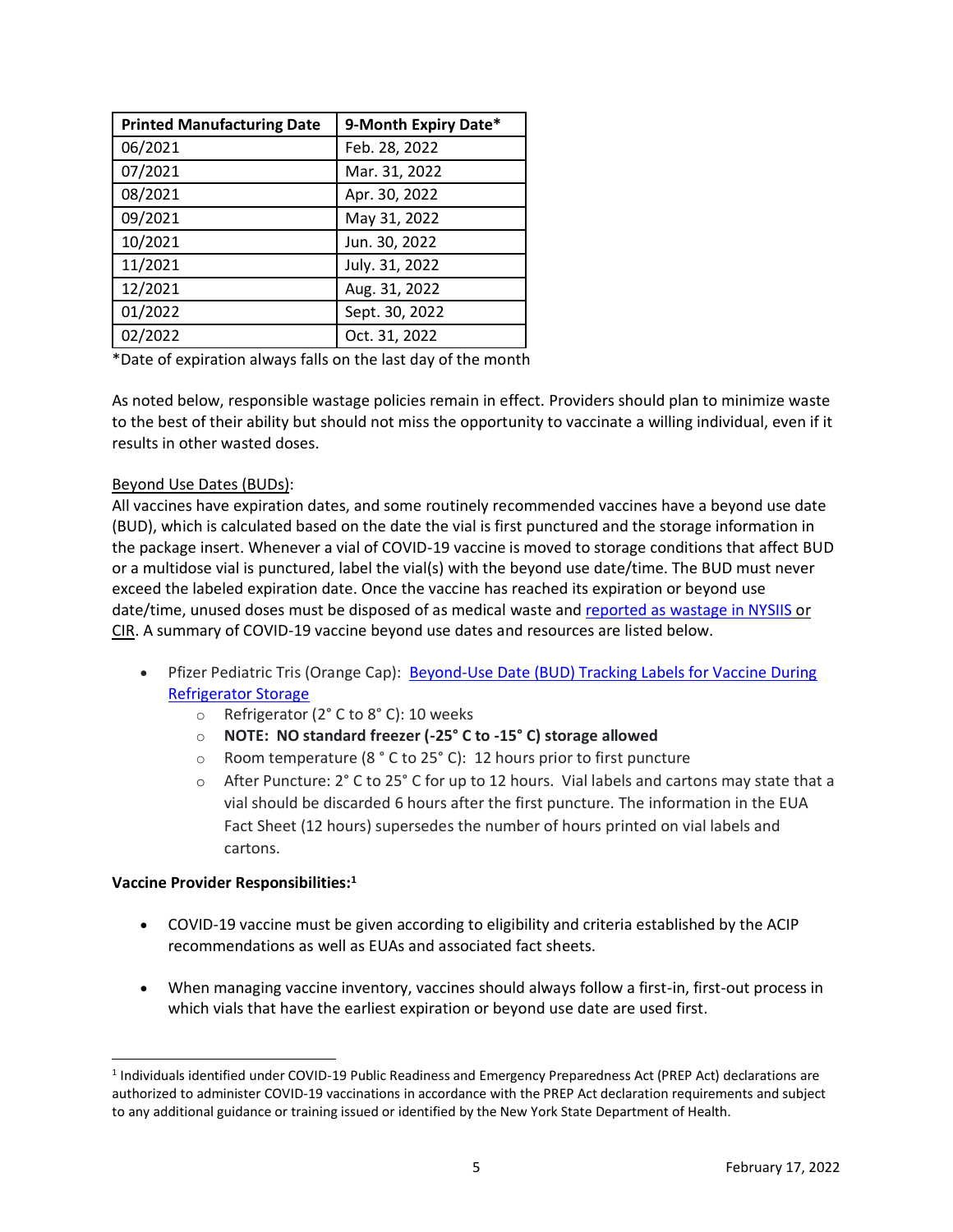- All vaccine providers should minimize the amount of vaccine that goes unused, consistent with CDC guidance, which states that while enrolled providers must continue to follow best practices to use every dose possible, it should not be at the expense of missing an opportunity to vaccinate every eligible person when they are ready to get vaccinated. (See Responsible Wastage section below for further guidance.)
- Providers should not prefill more syringes than they can use within thirty minutes. Excess prefilling can lead to waste if a clinic must end early or an excessive number of recipients fail medical screening or do not show up for their appointment.
- All facilities or practices are required to track vaccine uptake among their staff and must furnish uptake data to the NYSDOH via HERDS survey upon request, or as directed by your agency or organization.

# **Each provider that receives vaccine:**

- Must ensure that parents/guardians of all children receiving the COVID-19 vaccine complete the [New York State COVID-19 Vaccine Form](https://forms.ny.gov/s3/vaccine) for the first dose, and attest that they are eligible to be vaccinated. All practices, providers, and entities must confirm adherence to this requirement at the time of vaccine administration.
- Must make best efforts to use all vaccine doses before expiration or reaching beyond use dates based on temperature storage requirements by assessing the COVID-19 vaccination status of each patient and offering the vaccine to all eligible individuals. Pediatric vaccine vials do not have expiration dates printed on the label. Instead, the date of manufacture is printed on the label, along with the lot number. Vials must be used before the expiration date, which is **nine** months after manufacture date if stored ultra-cold, or the beyond use date of 10 weeks once placed in the refrigerator, whichever comes first.
- Providers should continue to report all doses administered to NYSIIS and CIR, including third vaccine doses and booster doses as appropriate based on ACIP recommendations. It is critical that providers follow the appropriate intervals and product combinations in order for these doses to be considered valid. Providers should fully utilize both NYSIIS and CIR to confirm patients' previous dose dates and vaccine type. Full contact information for the parent/guardian of the child receiving the vaccination, including phone number, email and zip code, should be entered as well.

In addition, to ensure all New Yorkers can find vaccination locations close to them, **vaccine providers are strongly encouraged to have their facility/facilities opt-in to the CDC's online VaccineFinder tool**  [\(Vaccines.gov\)](https://www.vaccines.gov/)**.** To do so, providers should set the display field in the COVID-19 Locating Health Portal to "display" if the facility is currently providing vaccinations to the general public. This will allow patients in the local area to see in real-time whether the facility has doses of each brand available, enabling vaccination access for a broader population.

- NYSDOH reports inventory to the CDC every Monday through Friday for each organization. Therefore, organizations do not need to report inventory to VaccineFinder (despite having access).
- Additional information on the VaccineFinder tool can be found [here.](https://www.vaccines.gov/covid-provider-resources/)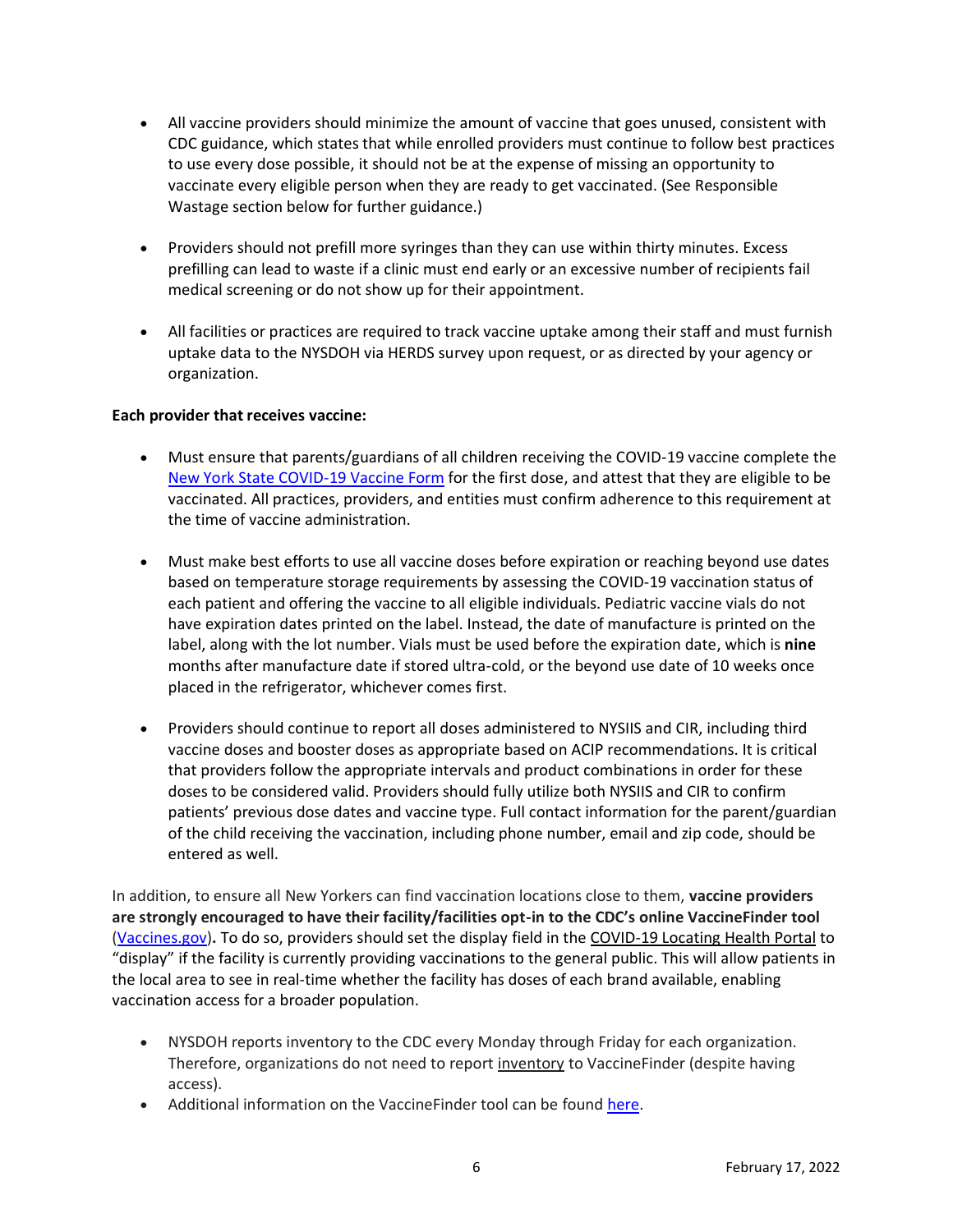# **Vaccine Redistribution:**

As the ordering quantities and the storage conditions have become more practical, providers are encouraged to place direct orders in NYSIIS and avoid redistribution whenever possible, even if all doses cannot be used. Vaccine may be redistributed to another facility, provider, practice, or local health department that is enrolled in the COVID-19 vaccination program, with proper notice to the NYSDOH. Prior to redistributing vaccine, facilities must submit a completed [redistribution form](https://coronavirus.health.ny.gov/system/files/documents/2021/05/vaccine_program_redistribution_5.21.21.pdf) to [COVIDVaccineRedistribution@health.ny.gov](mailto:COVIDVaccineRedistribution@health.ny.gov) and can proceed with the redistribution once submitted. Direct orders are the preferred and safest way to receive vaccine.

A provider may transport vaccine to another location for the purpose of holding a limited duration vaccination clinic without notifying the NYSDOH. If the provider is administering the doses and reporting doses administered against their own inventory in NYSIIS, all unused vaccine must be transported back to the original location at the conclusion of the clinic that day. The provider must retain possession and control of the vaccine for the duration of the transport and administration.

# **No Minimum Interval Between COVID-19 Vaccine and Other Vaccines:**

The CDC's "[Interim Clinical Considerations for Use of COVID-19 Vaccines Currently Authorized in the](https://www.cdc.gov/vaccines/covid-19/info-by-product/clinical-considerations.html)  [United States](https://www.cdc.gov/vaccines/covid-19/info-by-product/clinical-considerations.html)," current recommendations state that "COVID-19 vaccines **may be administered without regard to timing of other vaccines**. This includes simultaneous administration of COVID-19 vaccine and other vaccines on the same day."

When deciding whether to co-administer another vaccine(s) with COVID-19 vaccines, providers should consider whether the child is behind or at risk of becoming behind on recommended vaccines, their risk of vaccine-preventable disease (e.g., during an outbreak or likelihood of home, school, or extracurricular exposures), and the reactogenicity profile of the vaccines. If multiple vaccines are administered at a single visit, administer each injection in a different injection site, according to recommendations by age including, but not limited to:

- Consider injection sites separated by 1 inch or more.
- For older children (≥ 11 years old), the deltoid muscle can be used for multiple vaccinations.
- For younger children (5-10 years), if more than 2 vaccines are injected in a single limb, the vastus lateralis muscle of the anterolateral thigh is the preferred site because of the greater muscle mass.

# **The Second COVID-19 Vaccine Dose**:

Pfizer-BioNTech vaccines require two doses. The second dose must be administered 21 days (Pfizer-BioNTech vaccine) after the first dose. To facilitate this, all providers **must** schedule the second dose appointment for recipients **at the time the first dose is administered**.

If a parent requests that their child receive a second dose after missing the 42-day window, a second dose should still be administered. There is no need to restart the series, pursuant to CDC guidance. Providers who have insufficient vaccine to administer a second dose that was delayed beyond the 42 day window should work with their local health department.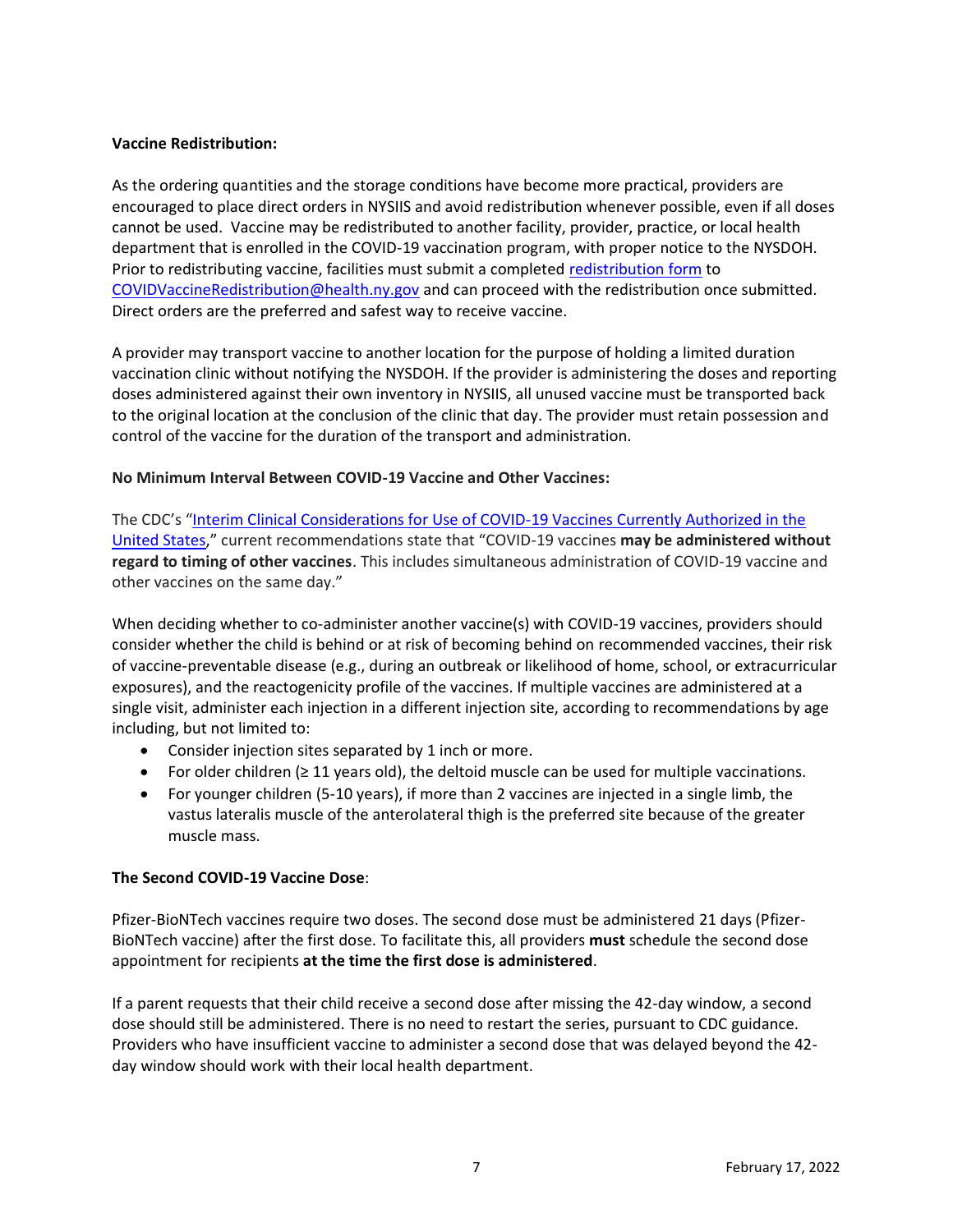Circumstances may arise where a child may need to receive their second dose at a different location than their first. Providers who have determined that the child cannot return to the location where they received their first dose should schedule a second dose for these individuals or coordinate with the local health department to find a provider who has extra doses of the appropriate vaccine to vaccinate the individual. Vaccine availability can also be located using the [CDC's VaccineFinder.](https://www.vaccines.gov/) Individuals should not be tasked with locating second dose appointments. This obligation is on the provider who administered the first dose.

# **Special Considerations for Individuals Receiving Their First Dose Outside New York State:**

Children who received their first dose of COVID-19 vaccine outside of New York State will not have a record of this dose in NYSIIS or CIR. Providers administering a second dose should either enter the first dose in NYSIIS/CIR as part of the historical record using data listed on the child's COVID-19 Vaccination Record Card OR advise the parent that they ask their primary care provider to enter their first dose into NYSIIS/CIR so the state has a full record of both doses of COVID-19 vaccine.

# **Special Considerations for Individuals Receiving COVID-19 Vaccine Outside the United States:**

The [CDC guidance](https://www.cdc.gov/coronavirus/2019-ncov/vaccines/fully-vaccinated.html#footnote) for fully vaccinated people states that "this [CDC] guidance can also be applied to COVID-19 vaccines that have been authorized for emergency use by the World Health Organization (WHO) (e.g., AstraZeneca/Oxford)."

Children who received the first dose of a two-dose mRNA COVID-19 vaccine are not considered fully vaccinated in the United States. They should be offered an age-appropriate second dose of an mRNA vaccine (i.e., Pfizer-BioNTech COVID-19 Vaccine formulation for children ages 5-11).

For COVID-19 vaccines not authorized by the FDA but listed for emergency use by the WHO:

- Children who have received all recommended doses of a COVID-19 vaccine that is listed for emergency use by the WHO **do not need** any additional doses with an FDA-authorized COVID-19 vaccine.
- For children who have not received all the recommended doses of a COVID-19 vaccine listed for emergency use by the WHO, the CDC does NOT consider these persons to be fully vaccinated. They should be offered a two-dose series of the age-appropriate COVID-19 vaccine (i.e. Pfizer-BioNTech COVID-19 Vaccine formulation for children ages 5-11).

For COVID-19 vaccines neither authorized by FDA nor listed for emergency use by the WHO:

• For children who received all or some of the recommended doses of a COVID-19 vaccine that is neither authorized by FDA nor listed for emergency use by the WHO, the CDC does NOT consider these persons to be fully vaccinated. They should be offered a two-dose series of the age-appropriate COVID-19 vaccine (i.e. Pfizer-BioNTech COVID-19 Vaccine formulation for children ages 5 to 11).

# **COVID-19 Vaccines Listed for Emergency Use by the WHO:**

As of December 20, 2021, the WHO has listed the following COVID-19 vaccines for emergency use:

- Pfizer-BioNTech COVID-19 vaccines (e.g., COMIRNATY, Tozinameran)\*
- Janssen (Johnson & Johnson) COVID-19 vaccine\*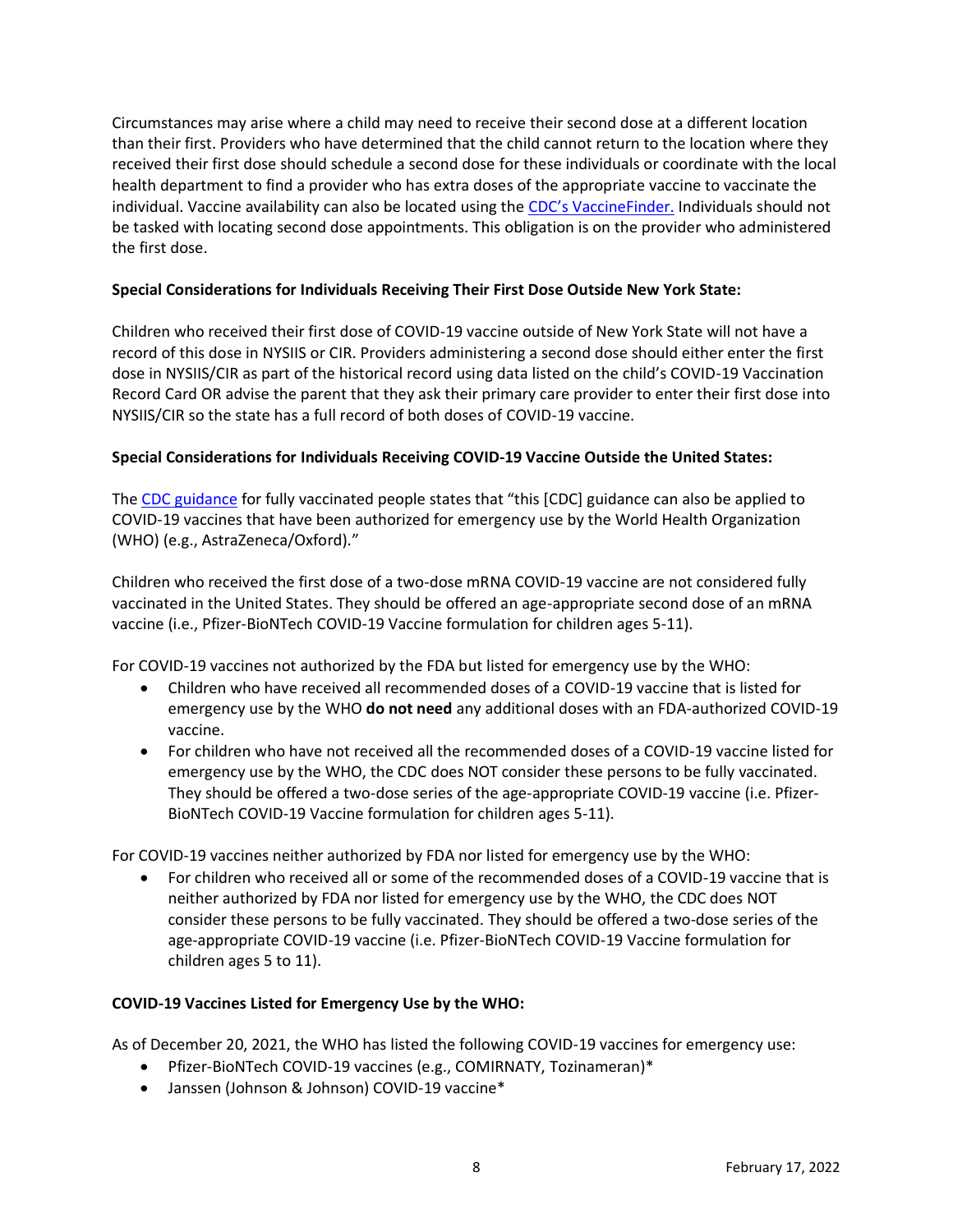- Moderna COVID-19 vaccine (Spikevax)\*
- AstraZeneca-Oxford COVID-19 vaccines (e.g., Covishield, Vaxzevria)
- Sinopharm Beijing Institute of Biological Products (BIBP) COVID-19 vaccine
	- o Sinopharm Wuhan Institute of Biological Products (WIBP) is a separate vaccine from Sinopharm BIBP and has not been listed for emergency use by the WHO as of December 20, 2021
- Sinovac-Coronavac COVID-19 vaccine
- Bharat Biotech BBV152 COVID-19 Vaccine (COVAXIN)
- Novavax (Covovax, Nuvaxovid)

\*Also authorized by the FDA for Emergency Use in the United States

The WHO maintains a list of COVID-19 vaccines listed for emergency use at [https://extranet.who.int/pqweb/vaccines/vaccinescovid-19-vaccine-eul-issued.](https://extranet.who.int/pqweb/vaccines/vaccinescovid-19-vaccine-eul-issued)

Please note that the minimum interval between receipt of the non-FDA-approved/authorized vaccine and initiation of the FDA-approved/authorized COVID-19 vaccine primary series is at least 28 days.

# **Responsible Wastage:**

The CDC released guidance on May 11, 2021, regarding wastage along with a critical message to "take every opportunity to vaccinate every eligible person." As more vaccination opportunities are created, the likelihood of leaving unused doses in a vial may increase. While enrolled providers must continue to follow best practices to use every dose possible, it should not be at the expense of missing an opportunity to vaccinate every eligible person when they are ready to get vaccinated.

To ensure providers do not miss an opportunity to vaccinate every eligible person:

- Providers must follow clinical best practice for vaccination as well as best practices when [managing inventory](https://www.cdc.gov/vaccines/pubs/pinkbook/strat.html) to maximize vaccination and minimize dose wastage.
- Providers should not miss any opportunities to vaccinate every eligible person who presents at a vaccination site.
	- $\circ$  Consider establishing and promoting standing vaccination days or half-days to increase likelihood of larger numbers of people presenting for vaccination on the same day.
	- $\circ$  Vaccinate family members or friends who accompany patients to medical visits even if they are not established patients at the vaccinating practice.
	- $\circ$  Continue outreach to employers or other community partners that have a large membership or network to arrange vaccination events.
	- $\circ$  As contingency plan, vaccine providers should attempt to contact additional persons (i.e., from a standby list or through personal contacts of persons being vaccinated) to use as many vaccine doses as possible.
	- o Once punctured, multidose vials of Pfizer Pediatric (orange cap) must be used within 12 hours.

# **Vaccine Safety**:

Post-vaccination monitoring is an essential part of the COVID-19 vaccination program. The Centers for Disease Control and Prevention (CDC) is promoting and encouraging all those being vaccinated to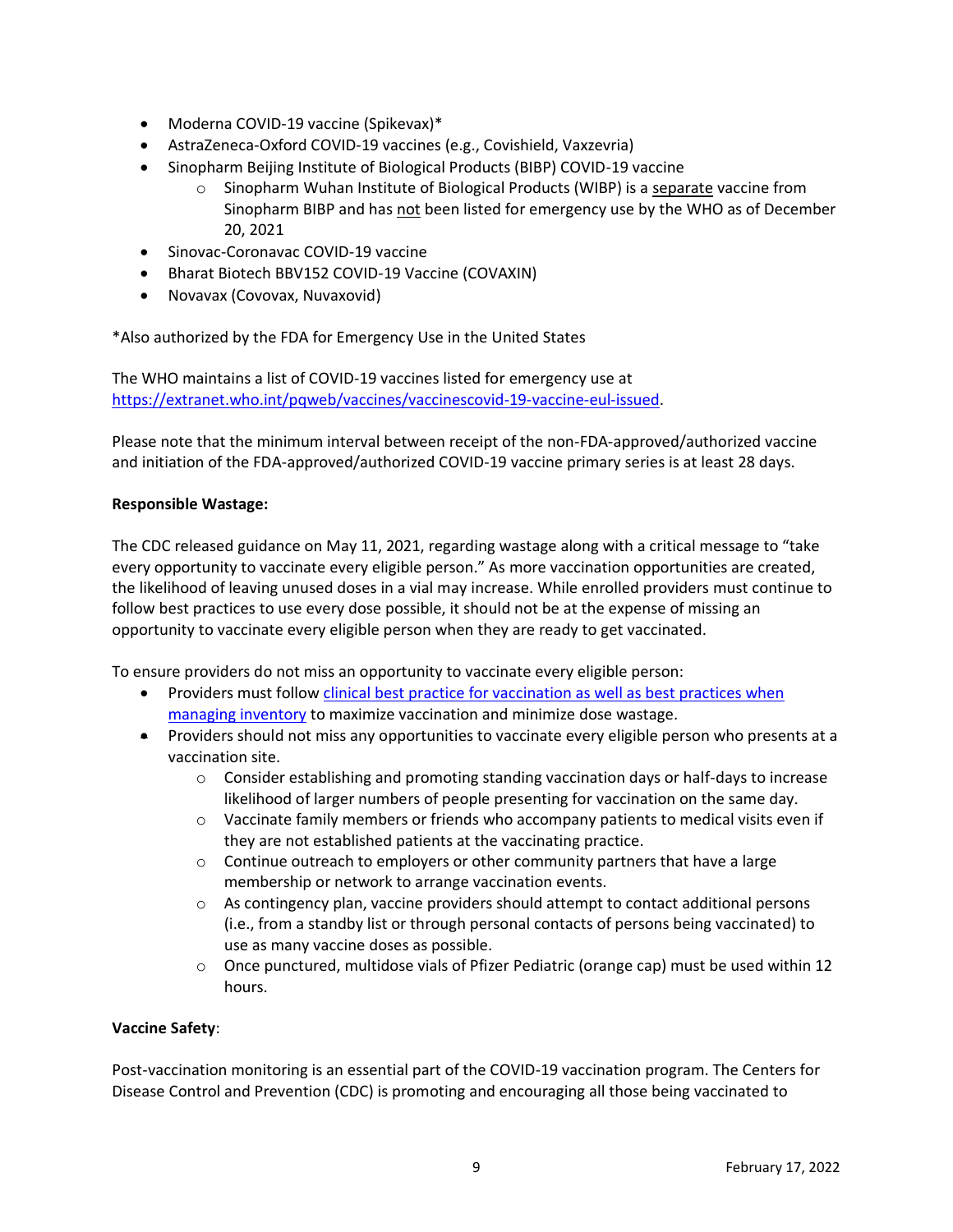participate in V-Safe, a smart-phone based application that will allow those vaccinated to enter their symptoms in the days after vaccination using text messaging. V-Safe also provides reminders for the second dose and telephone follow up for anyone who reports medically significant adverse events. VSafe materials can be found at [http://www.cdc.gov/vsafe,](http://www.cdc.gov/vsafe) including a V-Safe information sheet. Please print out the information sheet and hand to each person vaccinated. You must report any adverse events that occur after vaccination to the Vaccine Adverse Events Reporting System (VAERS) at [info@VAERS.org](mailto:info@VAERS.org) or by calling 1-800-822-7967.

# **Equity and Access**:

Effort must be made to do outreach to families in all communities and settings. Children and families in areas that have a high social vulnerability index are particularly vulnerable to COVID-19 and should be notified about how they can receive vaccine. Every effort should be made to increase their access to vaccination opportunities.

#### **Communicating the Plan:**

Please be sure to clearly communicate this critical guidance to all staff involved in the vaccination program.  

This guidance is in effect from the date of issuance until it is updated, or additional guidance is issued by NYSDOH. For questions, please contact the New York State Department of Health, Bureau of Immunization at [COVID19vaccine@health.ny.gov.](mailto:COVID19vaccine@health.ny.gov)

#### **Resources:**

- [Vaccine Administration Resource Library for Healthcare Professionals \(CDC\)](https://www.cdc.gov/vaccines/hcp/admin/resource-library.html)
- [Epidemiology and Prevention of Vaccine-Preventable Diseases: Vaccine Administration \(CDC\)](https://www.cdc.gov/vaccines/pubs/pinkbook/vac-admin.html)
- [COVID-19 Vaccine Webinar Series \(CDC\)](https://www.cdc.gov/vaccines/covid-19/training-education/webinars.html)
- [COVID-19 Vaccination Clinical and Professional Resources \(CDC\)](https://www.cdc.gov/vaccines/covid-19/index.html)
- [How to Administer Intramuscular and Subcutaneous Vaccine Injections \(Immunization Action](https://www.immunize.org/catg.d/p2020.pdf)  [Coalition\)](https://www.immunize.org/catg.d/p2020.pdf)
- [Medical Management of Vaccine Reactions in Children and Teens in a Community Setting](https://www.immunize.org/catg.d/p3082a.pdf)  [\(Immunization Action Coalition\)](https://www.immunize.org/catg.d/p3082a.pdf)
- [Protective Measures for Vaccinating During the COVID-19 Pandemic \(Immunization Action](https://www.immunize.org/catg.d/p2009.pdf)  [Coalition\)](https://www.immunize.org/catg.d/p2009.pdf)
- [Skills Checklist for Vaccine Administration \(Immunization Action Coalition\)](https://www.immunize.org/catg.d/p7010.pdf)
- [Supplies You May Need at an Immunization Clinic \(Immunization Action Coalition\)](https://www.immunize.org/catg.d/p3046.pdf)
- [Ask the Experts: COVID-19 Specific Information \(Immunization Action Coalition\)](https://www.immunize.org/askexperts/experts_cov.asp)
- [Ask the Experts: Administering Vaccines \(Immunization Action Coalition\)](https://www.immunize.org/askexperts/administering-vaccines.asp)